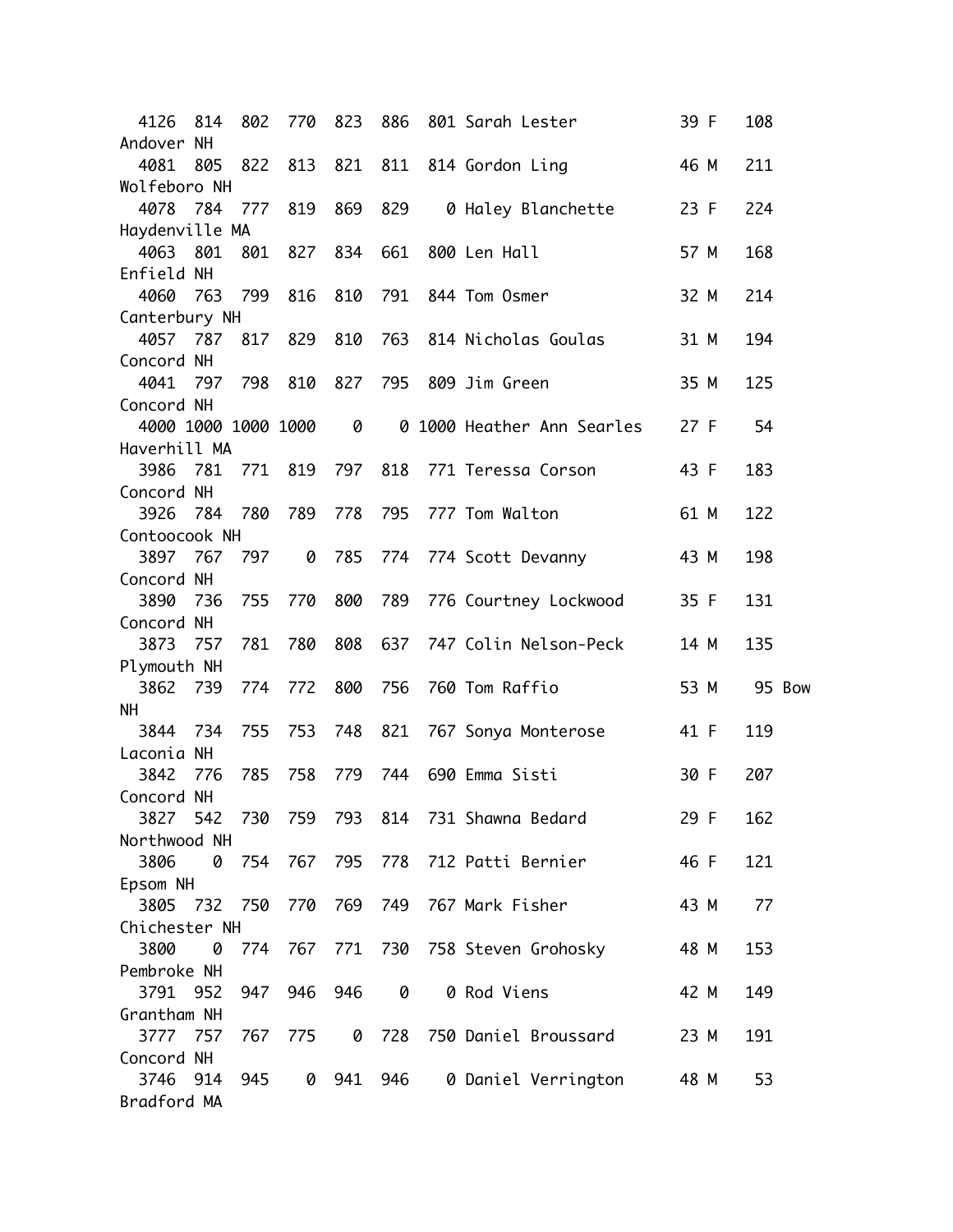|                    |  |  | 3738 705 725 712 773 792 736 Kathy Baril       | 47 F | 70      |
|--------------------|--|--|------------------------------------------------|------|---------|
| Webster NH         |  |  |                                                |      |         |
|                    |  |  | 3738 671 720 738 739 785 756 Lori Bliss Hill   | 39 F | 112     |
| Enfield NH         |  |  |                                                |      |         |
|                    |  |  | 3734 675 731 750 807 734 712 Miranda Galbreath | 30 F | 87      |
| Concord NH         |  |  |                                                |      |         |
|                    |  |  | 3732 746 785 804 635 0 762 David Speidel       | 36 M | 175     |
| Concord NH         |  |  |                                                |      |         |
|                    |  |  | 3728 739 757 759 0 719 754 Warren Andrew       | 53 M | 113 Bow |
| NH.                |  |  |                                                |      |         |
|                    |  |  | 3709 697 765 780 732 0 735 Douglas Coulters    | 24 M | 89      |
| Weare NH           |  |  |                                                |      |         |
|                    |  |  | 3679 732 726 730 722 769 0 Nancy Brome         | 47 F | 143     |
| Manchester NH      |  |  |                                                |      |         |
|                    |  |  | 3671 734 724 736 748 720 729 Thomas Eaton      | 58 M | 110     |
| Concord NH         |  |  |                                                |      |         |
| 12/06/2010 10:12AM |  |  |                                                |      |         |

Page  $\overline{c}$ Canterbury Woodchuck Classic 5K Road Race 5 Kilometers July 31, 2010 Canterbury, **NH** Timing By: Granite State Race Services (Send corrections to racetime@gsrs.com) ======== \_\_\_\_\_\_\_\_\_\_\_\_ L

========

| ∗ | FINAL OVERALL CARS SERIES RESULTS |  | * |
|---|-----------------------------------|--|---|
|   |                                   |  |   |

| Points Gil Sea Nhti Canx Luti Wood Name<br>Hometown |     |     |     |  |                                            |      | Ag S Race#     |  |
|-----------------------------------------------------|-----|-----|-----|--|--------------------------------------------|------|----------------|--|
|                                                     |     |     |     |  |                                            |      |                |  |
| 3671                                                |     |     |     |  | 676 722 775 771 669 727 Derek Polish       | 14 M | <b>187 Bow</b> |  |
| <b>NH</b><br>3669                                   | 720 | 760 | 806 |  | 0 672 711 Daniel Bunker                    | 27 M | 176 Bow        |  |
| <b>NH</b>                                           |     |     |     |  | 3659 694 715 744 759 747 690 Lorraine Tyma | 42 F | 133            |  |
| Hooksett NH                                         |     |     |     |  | 3654 710 726 740 751 0 727 Paul Varley     | 38 M | 215            |  |
| Concord NH<br>3652                                  |     |     |     |  | 687 717 734 735 747 719 Debra Fortier      | 56 F | 157            |  |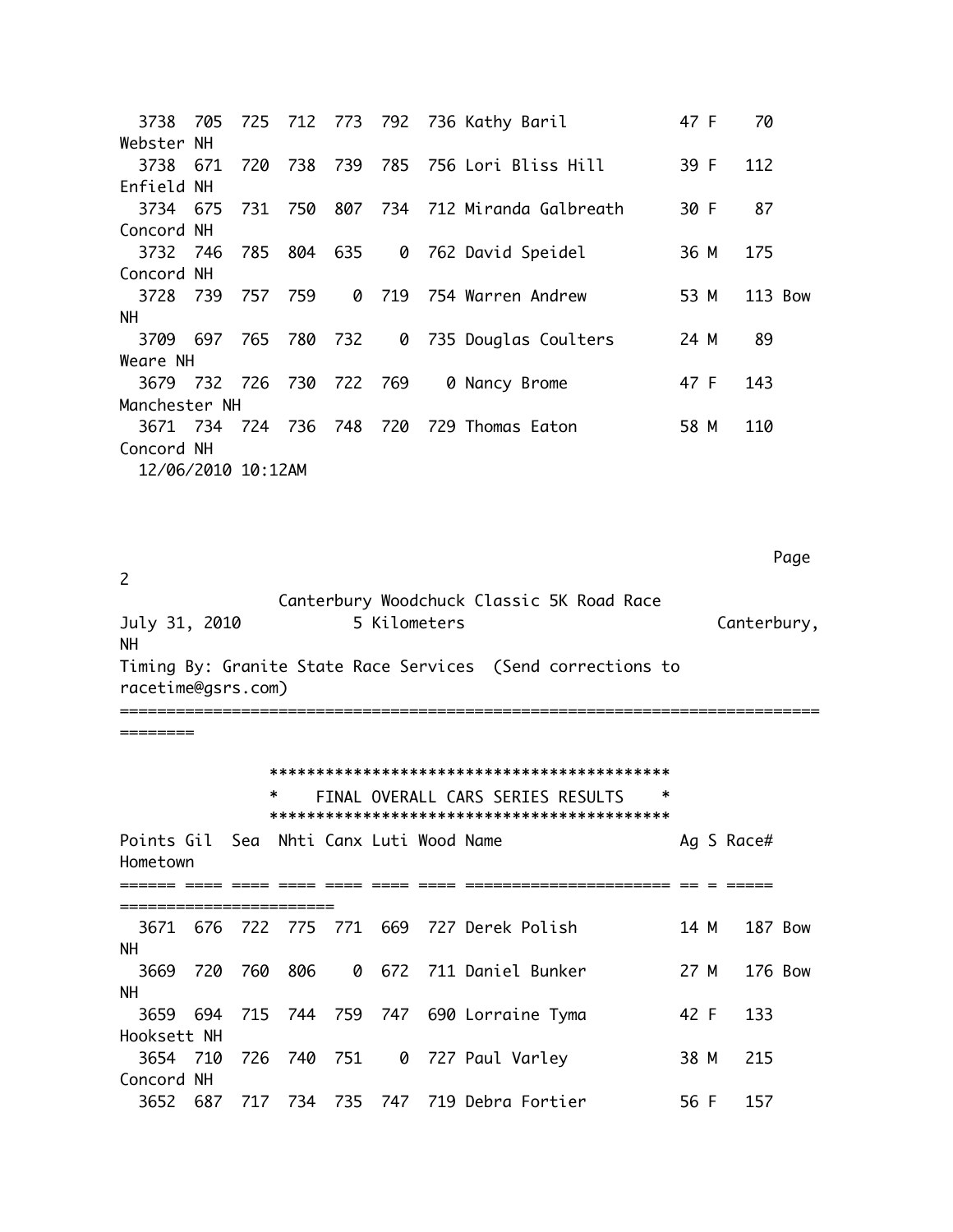| Concord NH      |     |     |             |         |           |                                       |      |                |        |
|-----------------|-----|-----|-------------|---------|-----------|---------------------------------------|------|----------------|--------|
| 3649            | 714 | 745 | 696         | 721 773 |           | 0 June Schlabach                      | 61 F | 171            |        |
| Campton NH      |     |     |             |         |           |                                       |      |                |        |
| 3642            | 700 | 730 | 735         | 759     |           | 0 718 Kevin Trager                    | 43 M | 82             |        |
| Salisbury NH    |     |     |             |         |           |                                       |      |                |        |
| 3632 701        |     | 694 | 704         | 750     | 773       | 704 Valerie King                      | 44 F | 225            |        |
| Weare NH        |     |     |             |         |           |                                       |      |                |        |
| 3609            | 695 | 714 | 732         |         |           | 744 724 685 Joan Aschem               | 55 F | 219            |        |
| Concord NH      |     |     |             |         |           |                                       |      |                |        |
| 3577            | 708 | 510 | 515         | 792     | 779       | 783 Erik Paddleford                   | 35 M | 111            |        |
| Concord NH      |     |     |             |         |           |                                       |      |                |        |
| 3558            | 691 | 703 | 694         |         |           | 714 684 756 Andy Stone                | 38 M | 146            |        |
| Hopkinton NH    |     |     |             |         |           |                                       |      |                |        |
| 3552            | 673 | 727 | 726         | 726     | 658       | 700 Tim Osmer                         | 29 M | 167            |        |
| Concord NH      |     |     |             |         |           |                                       |      |                |        |
| 3550            | 666 | 699 | 704         | 749     |           | 714 684 Peg Michaud                   | 46 F | 100            |        |
| Barnstead NH    |     |     |             |         |           |                                       |      |                |        |
| 3548            | 678 | 706 | 733         | 721     | 710       | 676 Abby Tomich                       | 29 F | 71             |        |
| Concord NH      |     |     |             |         |           |                                       |      |                |        |
| 3542            | 650 | 689 | 685         | 720     | 731       | 717 Annette Kontos                    | 50 F |                | 76 Bow |
| <b>NH</b>       |     |     |             |         |           |                                       |      |                |        |
| 3542            | 602 | 676 | 735         | 721     | 713       | 697 Melissa Warner                    | 23 F | 80             |        |
| Bradford NH     |     |     |             |         |           |                                       |      |                |        |
| 3526            | 673 | 702 | 711         | 706     | 705       | 702 Alex Vogt                         | 57 M | 158            |        |
| Concord NH      |     |     |             |         |           |                                       |      |                |        |
| 3510            | 698 | 706 | 706         | 711     | 661       | 689 Mike Gula                         | 38 M | 90             |        |
| Franklin NH     |     |     |             |         |           |                                       |      |                |        |
| 3464            | 0   | 669 | 686         | 697     |           | 737 675 Betsy Black                   | 50 F | 182            |        |
| Concord NH      |     |     |             |         |           |                                       |      |                |        |
| 3442            | 669 | 677 | 703         | 751     | 0         | 642 Cynthia Stephens                  | 17 F | 164            |        |
| Hooksett NH     |     |     |             |         |           |                                       |      |                |        |
| 3427 688        |     | 678 | 690         | 709 662 |           | 0 Robert Knight                       | 66 M | 209            |        |
| Contoocook NH   |     |     |             |         |           |                                       |      |                |        |
| 3420 680        |     |     |             |         |           | 671  648  731  678  660  Katrina Brow | 43 F | 117            |        |
| Tilton NH       |     |     |             |         |           |                                       |      |                |        |
| 3389            | 839 |     | 848 853 849 |         | $\bullet$ | 0 Mike Barry                          | 54 M | 221            |        |
| Northwood NH    |     |     |             |         |           |                                       |      |                |        |
| 3371            | 663 | 660 |             |         |           | 663 698 661 686 Phillip Anderson      | 34 M | 78             |        |
| Concord NH      |     |     |             |         |           |                                       |      |                |        |
| 3366            | 0   | 636 | 685         |         |           | 707 716 622 Angela Greenwood          | 45 F | 201 Bow        |        |
| NH.             |     |     |             |         |           |                                       |      |                |        |
| 3316            | 669 | 661 | 661         | 672     |           | 0 653 Robert Kingsbury                | 54 M | 226            |        |
| Westmoreland NH |     |     |             |         |           |                                       |      |                |        |
| 3314 642        |     | 608 | 672         | 657 662 |           | 681 Rob Polish                        | 42 M | <b>186 Bow</b> |        |
| <b>NH</b>       |     |     |             |         |           |                                       |      |                |        |
| 3266            | 0   | 600 |             |         |           | 654 691 669 652 Monica Bettez         | 33 F | 204            |        |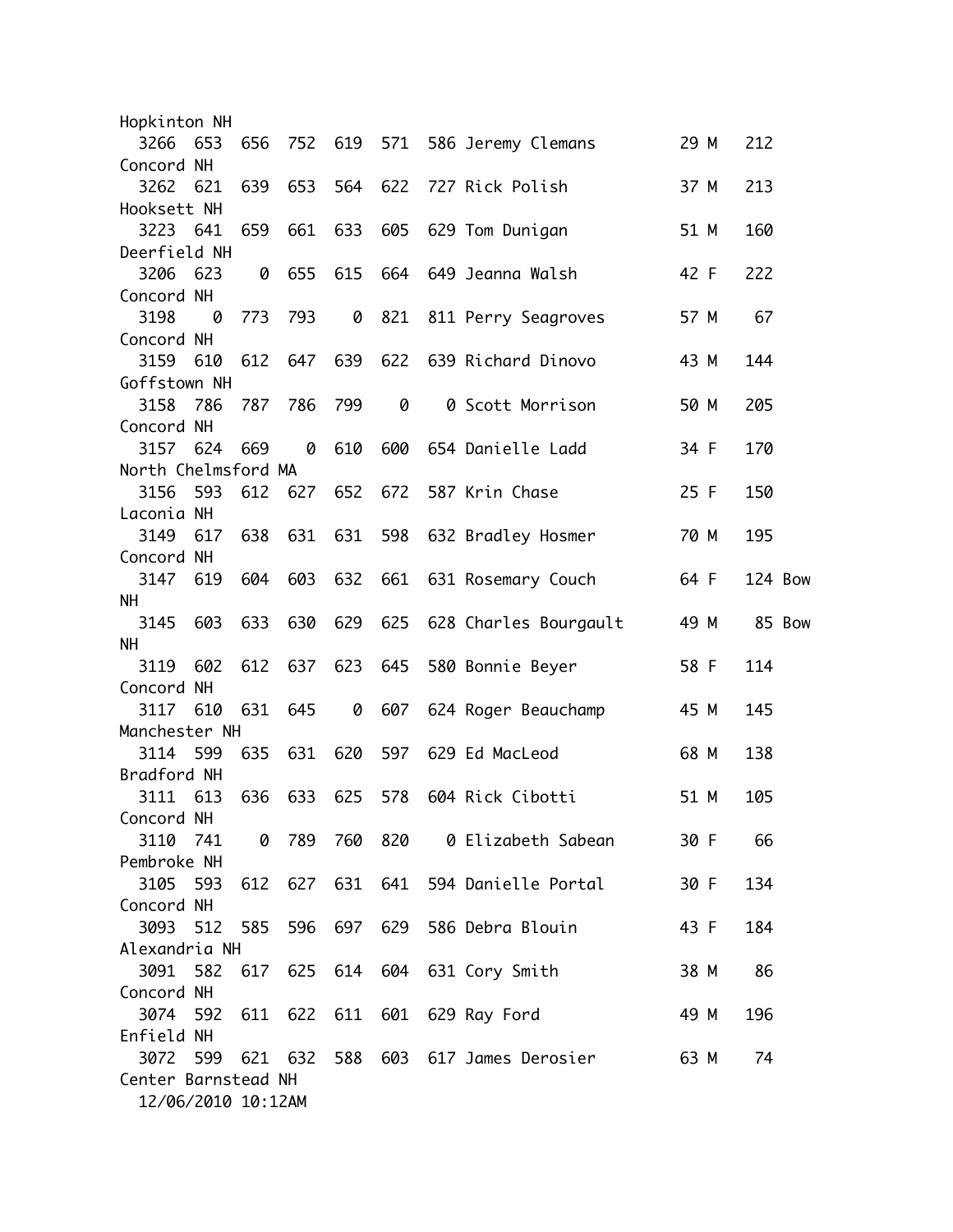| 3                                      |     |     |                          |         |              | Canterbury Woodchuck Classic 5K Road Race                   |      |             |
|----------------------------------------|-----|-----|--------------------------|---------|--------------|-------------------------------------------------------------|------|-------------|
| July 31, 2010                          |     |     |                          |         | 5 Kilometers |                                                             |      | Canterbury, |
| <b>NH</b><br>racetime@gsrs.com)        |     |     |                          |         |              | Timing By: Granite State Race Services (Send corrections to |      |             |
| ========                               |     |     |                          |         |              |                                                             |      |             |
|                                        |     |     |                          |         |              |                                                             |      |             |
|                                        |     | *   |                          |         |              | FINAL OVERALL CARS SERIES RESULTS                           | ∗    |             |
|                                        |     |     |                          |         |              |                                                             |      |             |
| Points Gil                             | Sea |     | Nhti Canx Luti Wood Name |         |              |                                                             |      | Ag S Race#  |
| Hometown                               |     |     |                          |         |              |                                                             |      |             |
|                                        |     |     |                          |         |              |                                                             |      |             |
| =======================<br>588<br>3063 | 604 | 609 | 617                      | 608     |              | 625 Chad Monterose                                          | 39 M | 118         |
| Laconia NH                             |     |     |                          |         |              |                                                             |      |             |
| 3056<br>577                            | 585 | 607 |                          | 634 653 |              | 0 Maureen Dunn                                              | 34 F | 166         |
| Concord NH                             |     |     |                          |         |              |                                                             |      |             |
| 3041 611                               | 610 | 603 | 620                      |         |              | 536 597 Melissa Buckner                                     | 34 F | 83          |
| Deerfield NH                           |     |     |                          |         |              |                                                             |      |             |
| 3039 548                               | 610 | 589 | 626                      |         |              | 640 574 Nancy Adams                                         | 61 F | 130         |
| Sanbornton NH                          |     |     |                          |         |              |                                                             |      |             |
| 3017 752                               | 758 | 763 |                          | 0 744   |              | 0 Jim Kyle                                                  | 58 M | 126         |
| Keene NH                               |     |     |                          |         |              |                                                             |      |             |
| 3015<br>714                            | 753 | 756 | 792                      | 0       |              | 0 Theresa Ruppert                                           | 49 F | 84 Bow      |
| <b>NH</b>                              |     |     |                          |         |              |                                                             |      |             |
| 586<br>3009                            | 599 | 617 | 609                      | 0       |              | 598 Matthew Raumikaitis                                     | 20 M | 197         |
| Danville NH                            |     |     |                          |         |              |                                                             |      |             |
| 3000<br>608                            | 620 | 597 | 572                      |         |              | 576 599 Jack Fortier                                        | 59 M | 200         |
| Laconia NH                             |     |     |                          |         |              |                                                             |      |             |
| 2976<br>527                            | 547 | 565 |                          |         |              | 593 671 600 Kristin Beernink                                | 41 F | 92          |
| Concord NH                             |     |     |                          |         |              |                                                             |      |             |
| 2965<br>714                            | 745 | 758 | 748                      | 0       |              | 0 Matthew Puza                                              | 27 M | 156         |
| Henniker NH                            |     |     |                          |         |              |                                                             |      |             |
| 2961 582                               | 592 | 578 | 616                      | 593     |              | 0 Mindy Cox                                                 | 56 F | 96          |
| Weare NH                               |     |     |                          |         |              |                                                             |      |             |
| 2930<br>725                            | 735 | 760 | 0                        | 0       |              | 710 Jacqueline Lipsy                                        | 40 F | 210 Bow     |
| <b>NH</b>                              |     |     |                          |         |              |                                                             |      |             |
| 574<br>2919<br>Pembroke NH             | 607 |     | 575 576                  |         |              | 571 587 Shaun Lanier                                        | 40 M | 217         |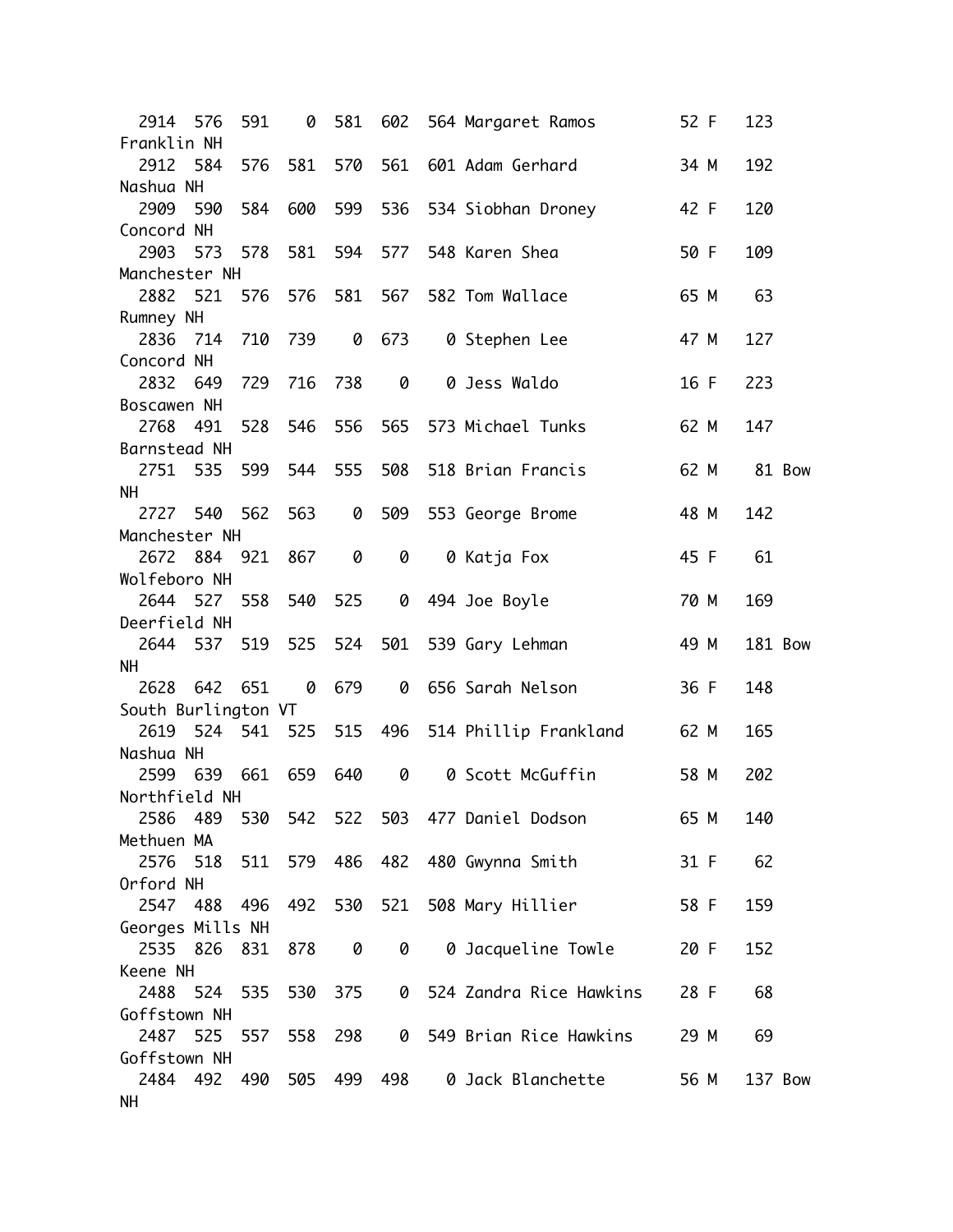2482 492 485 504 491 510 472 Elizabeth Hager 65 F 173 Concord NH 2472 520 493 491 414 493 475 Lori Longley 39 F 97 Manchester NH 2445 494 502 476 464 479 494 Alan Lord 51 M 104 Warner NH 2416 476 477 484 497 464 482 Rick Lehmann 53 M 178 Webster NH 2402 419 506 504 449 431 512 Connor Burr 11 M 88 Barnstead NH 2378 457 456 482 486 482 471 Armand Auger 62 M 106 Manchester NH 2342 0 494 493 387 493 475 Lynne Goodchild 37 F 91 Manchester NH 2237 551 572 569 545  $\bullet$ 0 David Adams 61 M 64 Sanbornton NH 2225 438 412 406 485 427 463 Chris Parent 36 M 98 Manchester NH 2220 516 59 Gilford NH 0 733 0 Michael Clark 2216 0 736 747 53 M 139 Bow **NH** 2199 544 512 567 576 203 Northfield NH 2196 368 429 450 464 0 485 Joe Michaud 47 M 99 Barnstead NH 2160 417 402 431 447 440 425 Tina Leach 40 F 188 Bristol NH 12/06/2010 10:12AM

 $\overline{4}$ 

========

\_\_\_\_\_\_\_\_\_\_\_\_\_\_\_\_\_\_\_\_\_\_\_\_\_\_\_\_

Page

Canterbury Woodchuck Classic 5K Road Race July 31, 2010 5 Kilometers Canterbury, **NH** Timing By: Granite State Race Services (Send corrections to racetime@gsrs.com)

FINAL OVERALL CARS SERIES RESULTS  $\ast$ Points Gil Sea Nhti Canx Luti Wood Name Ag S Race#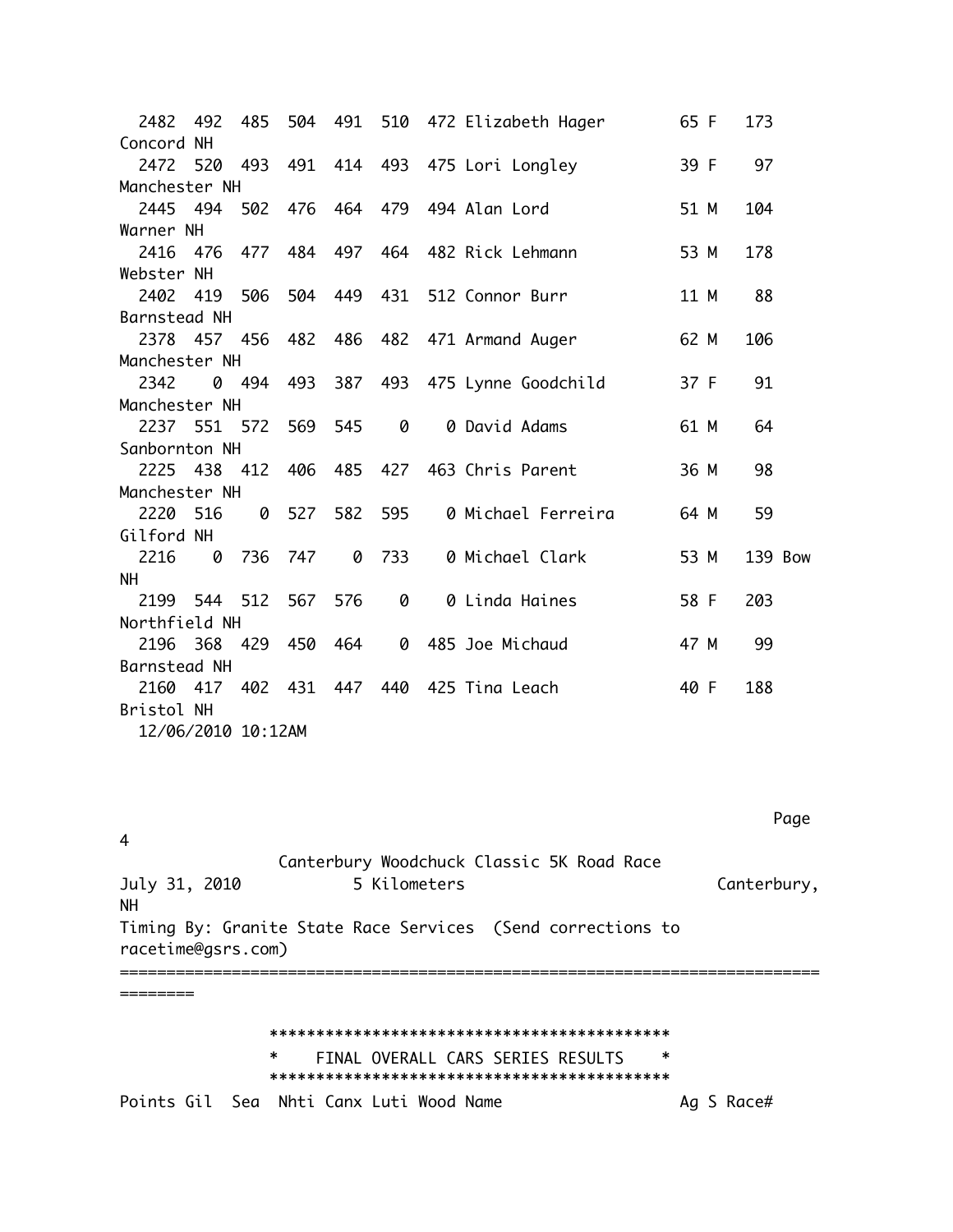Hometown

| ======================= |     |       |         |     |     |                                    |      |                |          |
|-------------------------|-----|-------|---------|-----|-----|------------------------------------|------|----------------|----------|
| 2150                    | 400 |       |         |     |     | 415 426 447 444 418 Angie Cummings | 40 F |                | 107 Hill |
| <b>NH</b>               |     |       |         |     |     |                                    |      |                |          |
| 2148                    | 425 |       | 424 458 | 454 | 387 | 0 Daniel Buckner                   | 35 M | 136            |          |
| Deerfield NH            |     |       |         |     |     |                                    |      |                |          |
| 2142 698                |     | 712   | 732     | 0   | 0   | 0 Christopher Hodges               | 41 M | 218            |          |
| Thornton NH             |     |       |         |     |     |                                    |      |                |          |
| 2110                    | 521 | 555   | 522     | 512 | 0   | 0 Robert Anderson                  | 68 M | 56             |          |
| Loudon NH               |     |       |         |     |     |                                    |      |                |          |
| 2062                    | 0   | 682   | 712     | 668 | 0   | 0 Jason Patten                     | 20 M | 151            |          |
| Concord NH              |     |       |         |     |     |                                    |      |                |          |
| 2035                    | 405 | 397   | 407     | 430 | 354 | 396 Michael Astaphan               | 35 M | 190            |          |
| Manchester NH           |     |       |         |     |     |                                    |      |                |          |
| 2004 649                |     | 692   | 663     | 0   | 0   | 0 Beth Bassett                     | 43 F | 103            |          |
| Fremont NH              |     |       |         |     |     |                                    |      |                |          |
| 1959                    | 651 | 653   | 655     | 0   | 0   | 0 Cody Byrne                       | 30 F | 193            |          |
| Concord NH              |     |       |         |     |     |                                    |      |                |          |
| 1940                    | 637 | 653   | 0       | 0   | 650 | 0 Ronald Jones                     | 57 M | 72             |          |
| Manchester NH           |     |       |         |     |     |                                    |      |                |          |
| 1938 476                |     | 480   | 495     | 487 | 0   | 0 Roger Gosselin                   | 70 M | 115            |          |
| Manchester NH           |     |       |         |     |     |                                    |      |                |          |
| 1899                    | 621 | 626   | 0       | 652 | 0   | 0 Angela Longacre                  | 29 F | 75             |          |
| Suncook NH              |     |       |         |     |     |                                    |      |                |          |
| 1889                    | 602 | 646   | 641     | 0   | 0   | 0 Cara Dolan                       | 24 F | 79             |          |
| Stafford NH             |     |       |         |     |     |                                    |      |                |          |
| 1775                    | 0   | 564   | 603     | 608 | 0   | 0 Brandon Patten                   | 15 M | 93             |          |
| Concord NH              |     |       |         |     |     |                                    |      |                |          |
| 1733                    | 568 | 570   | 0       | 595 | 0   | 0 Barbara Lavalley                 | 58 F | 101            |          |
| Northfield NH           |     |       |         |     |     |                                    |      |                |          |
| 1620                    | 540 | - 541 | 0       | 539 | 0   | 0 Amy Lehman                       | 49 F | <b>180 Bow</b> |          |
| NH.                     |     |       |         |     |     |                                    |      |                |          |
| 1606                    | 513 | 550   | 543     | 0   | 0   | 0 Kerry Barnsley                   | 50 M | 154            |          |
| Penacook NH             |     |       |         |     |     |                                    |      |                |          |
| 1500                    | 726 | 774   | 0       | 0   | 0   | 0 Kerry Wheeler                    | 35 F | 155            |          |
| Concord NH              |     |       |         |     |     |                                    |      |                |          |
| 1461                    | 0   | 0     | 700     | 0   | 761 | 0 Tina Naimie                      | 45 F | <b>227 Bow</b> |          |
| NH.                     |     |       |         |     |     |                                    |      |                |          |
| 1439                    | 456 | 487   | 496     | 0   | 0   | 0 Matthew Bedard                   | 35 M | 161            |          |
| Northwood NH            |     |       |         |     |     |                                    |      |                |          |
| 1322 644                |     | 0     | 0       | 678 | 0   | 0 Janine Page                      | 44 F | 65             |          |
| Laconia NH              |     |       |         |     |     |                                    |      |                |          |
| 1154                    | 591 | 0     | 0       | 0   | 563 | 0 Holly-Jane Fogarty               | 42 F | 132            |          |
| Center Ossipee NH       |     |       |         |     |     |                                    |      |                |          |
| 1073                    | 515 | 558   | 0       | 0   | 0   | 0 Jean Lavin                       | 51 F | 58             |          |

====== ==== ==== ==== ==== ==== ==== ====================== == = =====